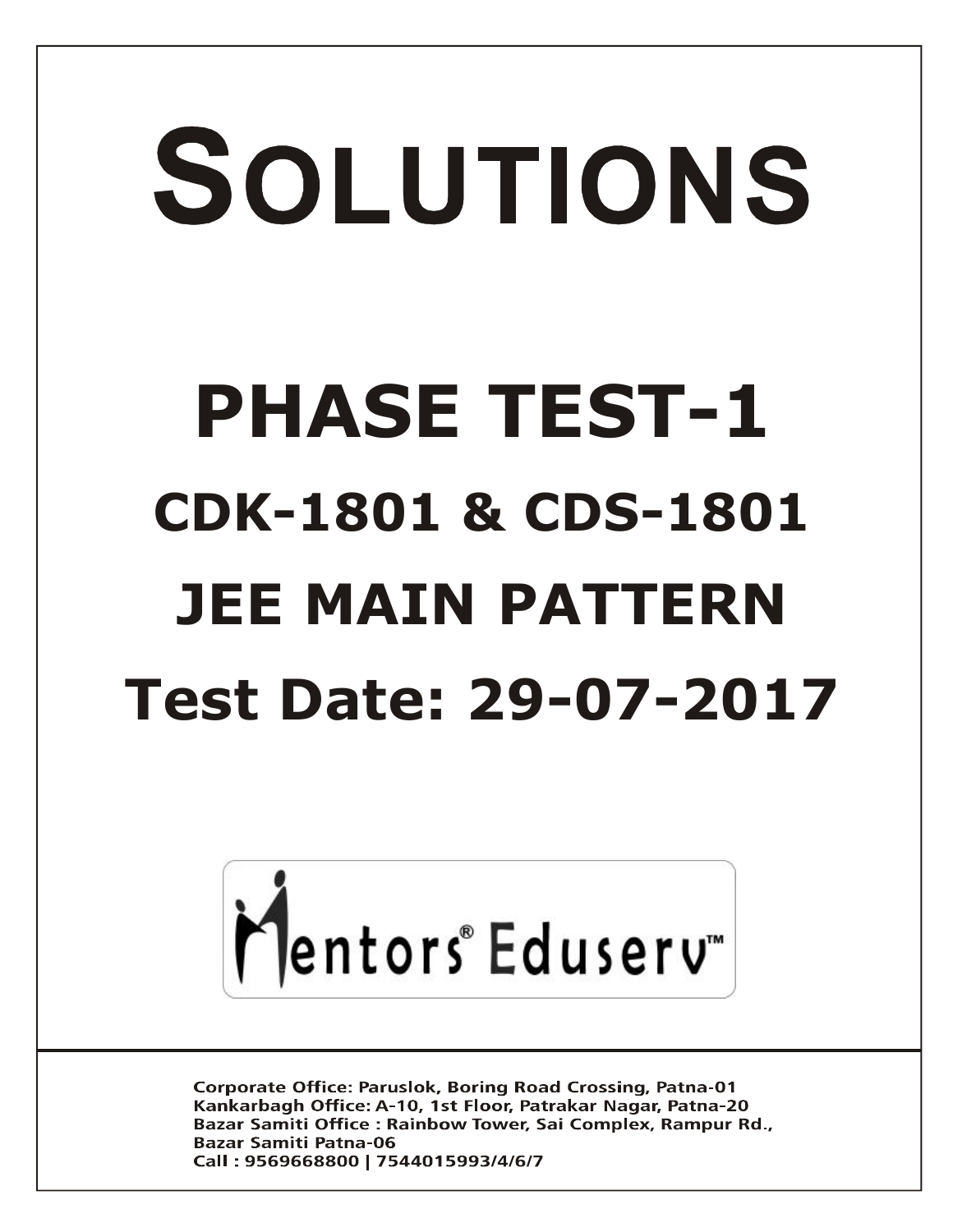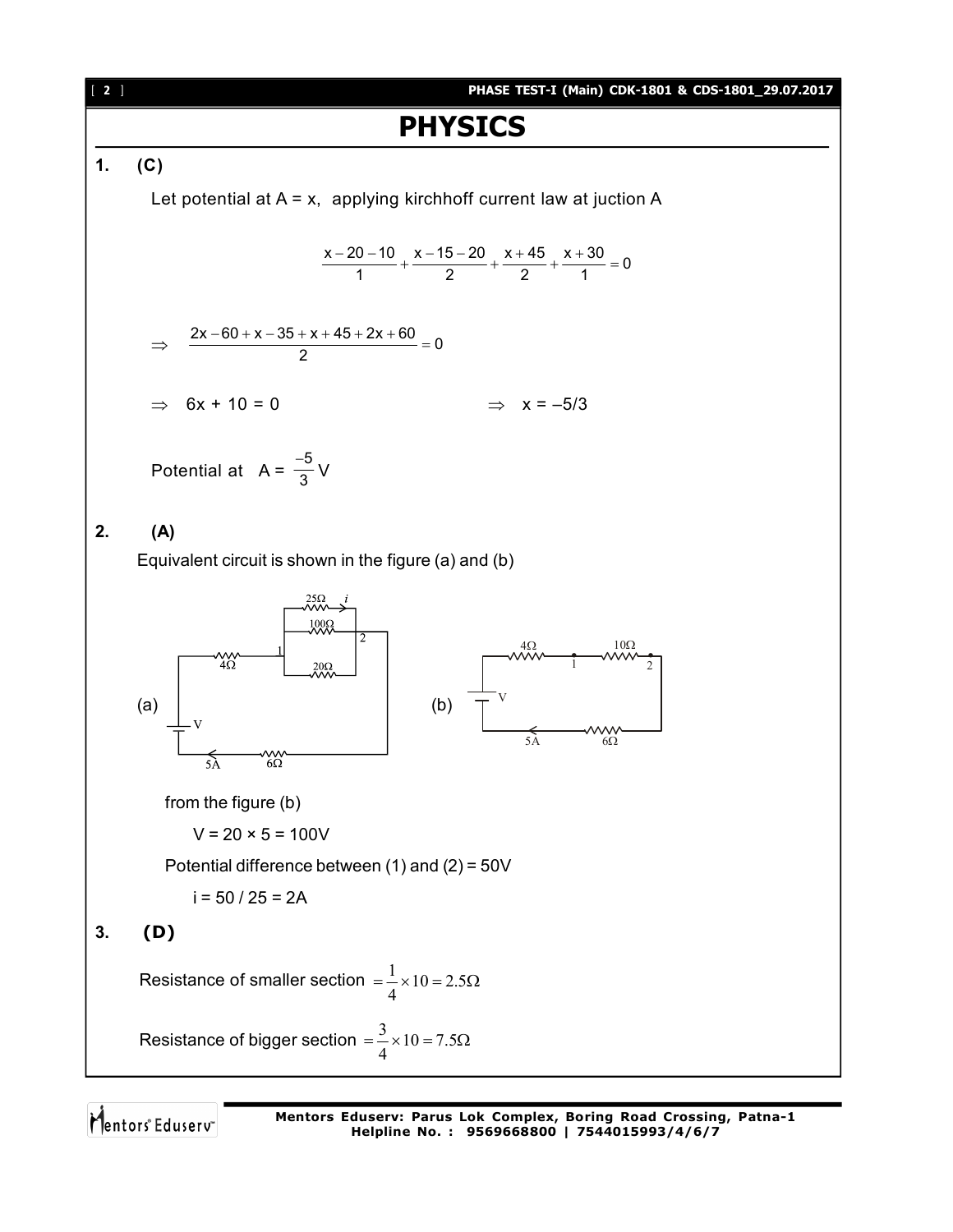#### **PHASE TEST-I (Main) CDK-1801 & CDS-1801\_29.07.2017** [ **3** ]

The two resistances are in parallel. Resultant resistance

$$
= \frac{7.5 \times 2.5}{7.5 + 2.5} = \frac{7.5 \times 2.5}{10} = 1.875\Omega
$$
  
\n
$$
i = \frac{3}{1 + 1.875} = \frac{3}{2.875} = \frac{24}{23} A
$$
  
\nCurrent in smaller section 
$$
= \frac{\frac{24}{23} \times 1.875}{2.5} = \frac{18}{23} A
$$
  
\nCurrent in bigger section 
$$
= \frac{\frac{24}{23} \times 1.875}{7.5} = \frac{6}{23} A
$$
.

**4. (D)**

As the charge distribution remains same on opening the switch, no charge will flow in the circuit. So heat dissipated is zero.

**5. (C)**

Equivalent circuit diagram of the circuit is



**Mentors Eduserv: Parus Lok Complex, Boring Road Crossing, Patna-1 Helpline No. : 9569668800 | 7544015993/4/6/7**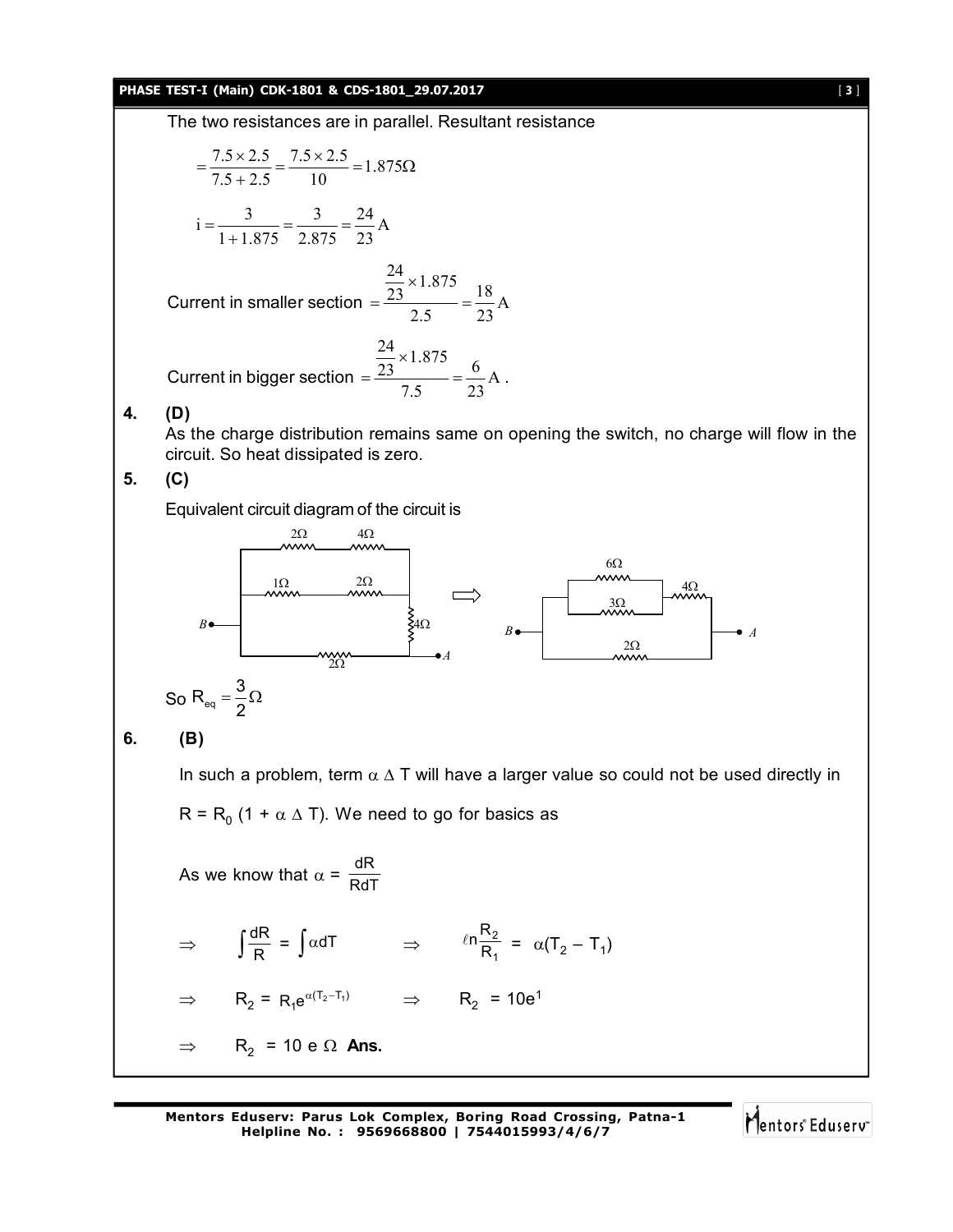**7. (B)** e  $I = \frac{V}{R} = \frac{2}{15}$  $=\frac{V}{R_e}=\frac{2}{15}A$  (*I* is current in each branch) C B  $V_{C} - V_{B} = \frac{4}{2}V$ 3  $-V_{\rm B} = -$ **8. (D)** By KVL in loop 1  $2 - 4i - 8i - 2 = 0$  $4\Omega \xi$   $\left\{1 \right.$   $\xi^{4\Omega}$   $\xi^{4\Omega}$ 2V  $2V$   $E$   $2V$ *i i* 2*i* 1  $\Rightarrow$  *i* = 0 **9. (A)**  $I = \frac{n}{n}$ nr r  $V = \frac{\pi}{2} = \frac{\epsilon}{2}$ ,  $V = \epsilon - Ir = 0$ **10. (C)** For series connection *x* = *nR*. For parallel connection *y* = R  $\frac{1}{n}$ . Therefore *xy* = *nR* × R  $\frac{1}{n}$  =  $R^2$ . **11. (C) 12. (C)**  $\frac{3}{2}$  = 5 \s 10<sup>5</sup>  $E = \frac{V}{d} = \frac{5 \times 10^3}{10 \times 10^{-3}} = 5 \times 10^5$  V/m  $d = 10 \times 10^{-7}$  $=\frac{V}{I}=\frac{5\times10^{3}}{10\times10^{-3}}=5\times1$  $\times$ **13. (A)** When one plate is fixed, the other is attracted towards the first with a force 2  $\boldsymbol{0}$  $F = \frac{q^2}{24}$  = constant 2A  $=\frac{9}{24}$  = 0  $\epsilon$ Hence, an external force of same magnitude will have to be applied in opposite direction to increase the separation between the plates.

[ **4** ] **PHASE TEST-I (Main) CDK-1801 & CDS-1801\_29.07.2017**

 $\therefore$  W = F(2d-d) 0  $W = F(2d-d) = \frac{q^2d}{2d}$ 2A  $\overline{\mathbf{c}}$  $= F(2d-d) = \epsilon$ 

Mentors<sup>®</sup> Eduserv<sup>®</sup>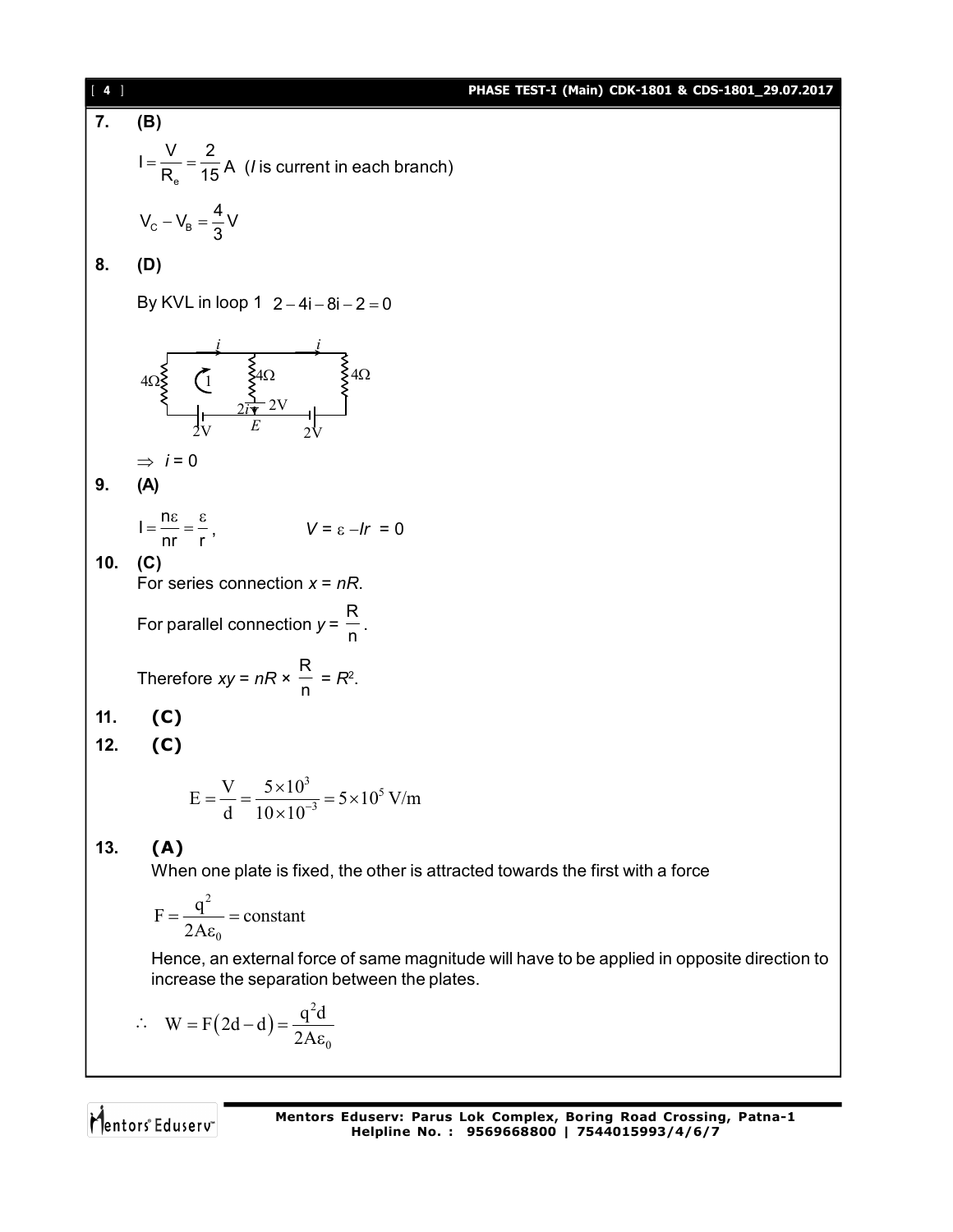#### **PHASE TEST-I (Main) CDK-1801 & CDS-1801\_29.07.2017** [ **5** ]

14. **(B)**  
\n
$$
\frac{q_1}{C_1} = \frac{q_2}{C_2} \; ; \; q_1 + q_2 = 2Q_0
$$
\n
$$
C_1 = \frac{\varepsilon_0 A}{d_0 + vt} \; ; \; C_2 = \frac{\varepsilon_0 A}{d_0 - vt}
$$
\n
$$
\frac{q_1}{q_2} = \frac{d_0 - vt}{d_0 + vt}
$$
\n
$$
q_2 \left( \frac{d_0 - vt}{d_0 + vt} \right) + q_2 = 2Q_0
$$
\n
$$
q_2 \left[ \frac{2d_0}{d_0 + vt} \right] = 2Q_0
$$
\n
$$
q_2 = \frac{2Q_0}{2d_0} (d_0 + vt)
$$
\n
$$
I = \frac{dq_2}{dt} = \frac{Q_0 v}{d_0} = 20 \text{ amp}
$$

**15. (A)**

Let us draw two figures and find the charge on both the capacitors before closing the switch and after closing the switch.



# **16. (D)**

Let us call the isolated plate as P. A capacitor is formed by a pair of parallel plates facing each other. Hence we have three capacitor formed by the pairs (1, 2), (3, 4) and (5, 6). The surface 2 and 3 are at same potential as that of A. The arrangement can be redrawn as a network of three capacitors.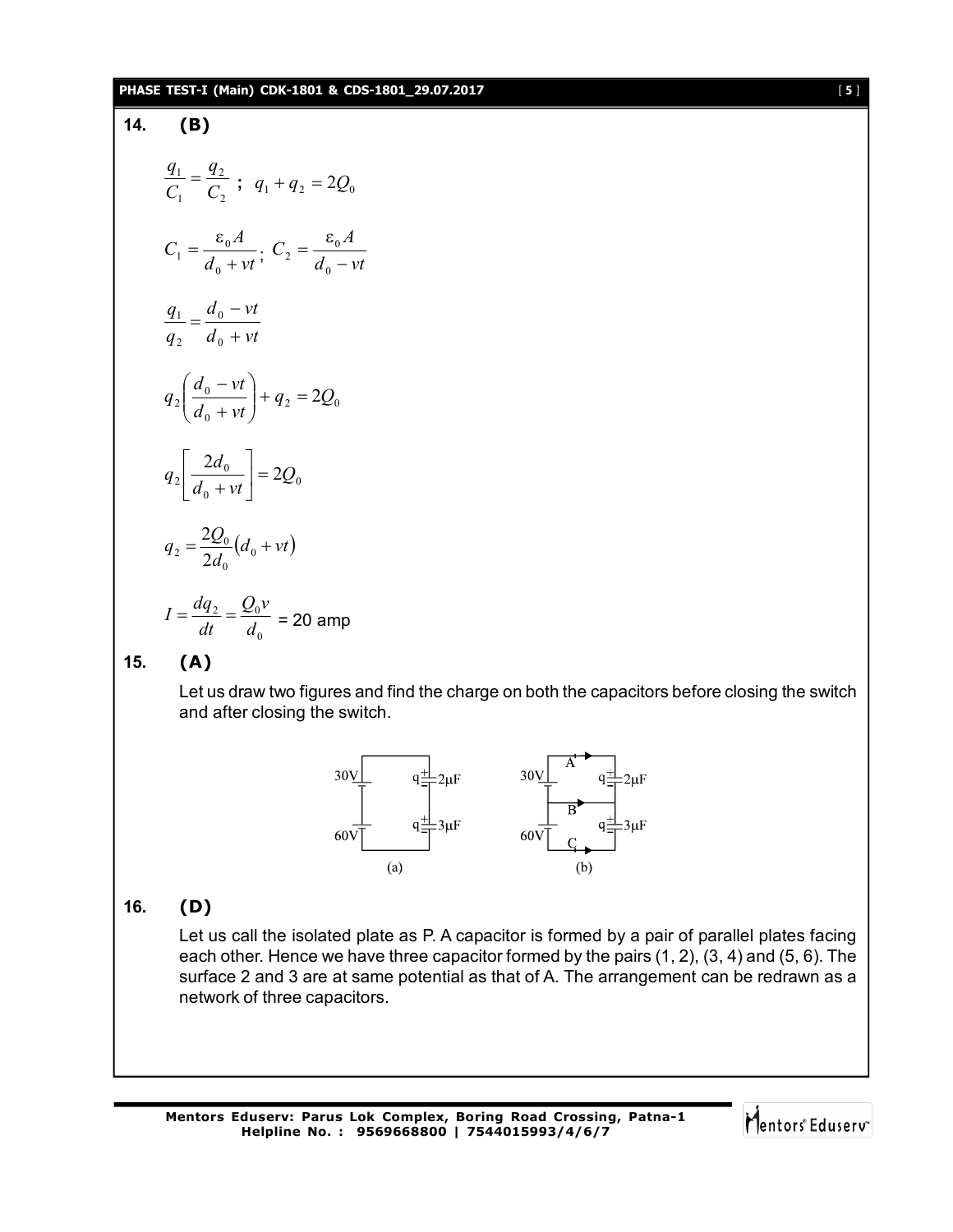| [6]              |                                                                                                                                                                                                                                                                                                                                                                                                                                                                                                             |         |  |         | PHASE TEST-I (Main) CDK-1801 & CDS-1801_29.07.2017 |  |  |  |
|------------------|-------------------------------------------------------------------------------------------------------------------------------------------------------------------------------------------------------------------------------------------------------------------------------------------------------------------------------------------------------------------------------------------------------------------------------------------------------------------------------------------------------------|---------|--|---------|----------------------------------------------------|--|--|--|
|                  | А<br>$\mathbf{1}$<br>$\overline{c}$<br>$\frac{2}{\frac{1}{\frac{1}{\sqrt{1}}} \cdot \frac{P}{P}}$   $\frac{5}{\sqrt{B}}$<br>$\, {\bf P}$<br>$\overline{3}$<br>$\overline{A}$<br>$\overline{4}$<br>Β<br>5<br>$\frac{3}{4}$<br>6                                                                                                                                                                                                                                                                              |         |  |         |                                                    |  |  |  |
|                  | $C_{AB} = \frac{2C.C}{2C+C} = \frac{2C}{3}$                                                                                                                                                                                                                                                                                                                                                                                                                                                                 |         |  |         |                                                    |  |  |  |
|                  | $=\frac{2}{3}\frac{\epsilon_0 A}{d}$                                                                                                                                                                                                                                                                                                                                                                                                                                                                        |         |  |         |                                                    |  |  |  |
| 17.              | (D)                                                                                                                                                                                                                                                                                                                                                                                                                                                                                                         | 18. (B) |  | 19. (A) | 20. (C)                                            |  |  |  |
| 21.              | (B)                                                                                                                                                                                                                                                                                                                                                                                                                                                                                                         | 22. (D) |  | 23. (B) | 24. (C)                                            |  |  |  |
| 25.              | (A)                                                                                                                                                                                                                                                                                                                                                                                                                                                                                                         | 26. (B) |  | 27. (C) | 28. (D)                                            |  |  |  |
| 29.              | (B)                                                                                                                                                                                                                                                                                                                                                                                                                                                                                                         | 30. (A) |  |         |                                                    |  |  |  |
| <b>CHEMISTRY</b> |                                                                                                                                                                                                                                                                                                                                                                                                                                                                                                             |         |  |         |                                                    |  |  |  |
| 31.              | (C)                                                                                                                                                                                                                                                                                                                                                                                                                                                                                                         |         |  |         |                                                    |  |  |  |
| 32.              | $\lim_{x_A \to 1} \frac{P_T}{x_A} = P_A^0$<br>$P = 120 x_A + 140$<br>$x_A \rightarrow 1$ $P_A^0 = 120 \times 1 + 140$<br>$= 260$ mm<br>(D)<br>1 atm = $P_A^0 \times \frac{2}{4} + P_B^0 \times \frac{2}{4}$ (i)<br>$P_A^0 \times \frac{1}{4} + P_B^0 \times \frac{3}{4} > 1$<br>$P_A^0 \times \frac{1}{8} + P_B^0 \times \frac{3}{8} + 0.8 \times \frac{4}{8} = 1$<br>$P_A^0 \times \frac{1}{4} + P_B^0 \times \frac{3}{4} + .8 = 2$<br>$\frac{P_A^0}{4} + P_B^0 \times \frac{3}{4} = 1.2$<br>$\cdots$ (ii) |         |  |         |                                                    |  |  |  |
|                  |                                                                                                                                                                                                                                                                                                                                                                                                                                                                                                             |         |  |         |                                                    |  |  |  |

Mentors<sup>®</sup> Eduserv<sup>®</sup>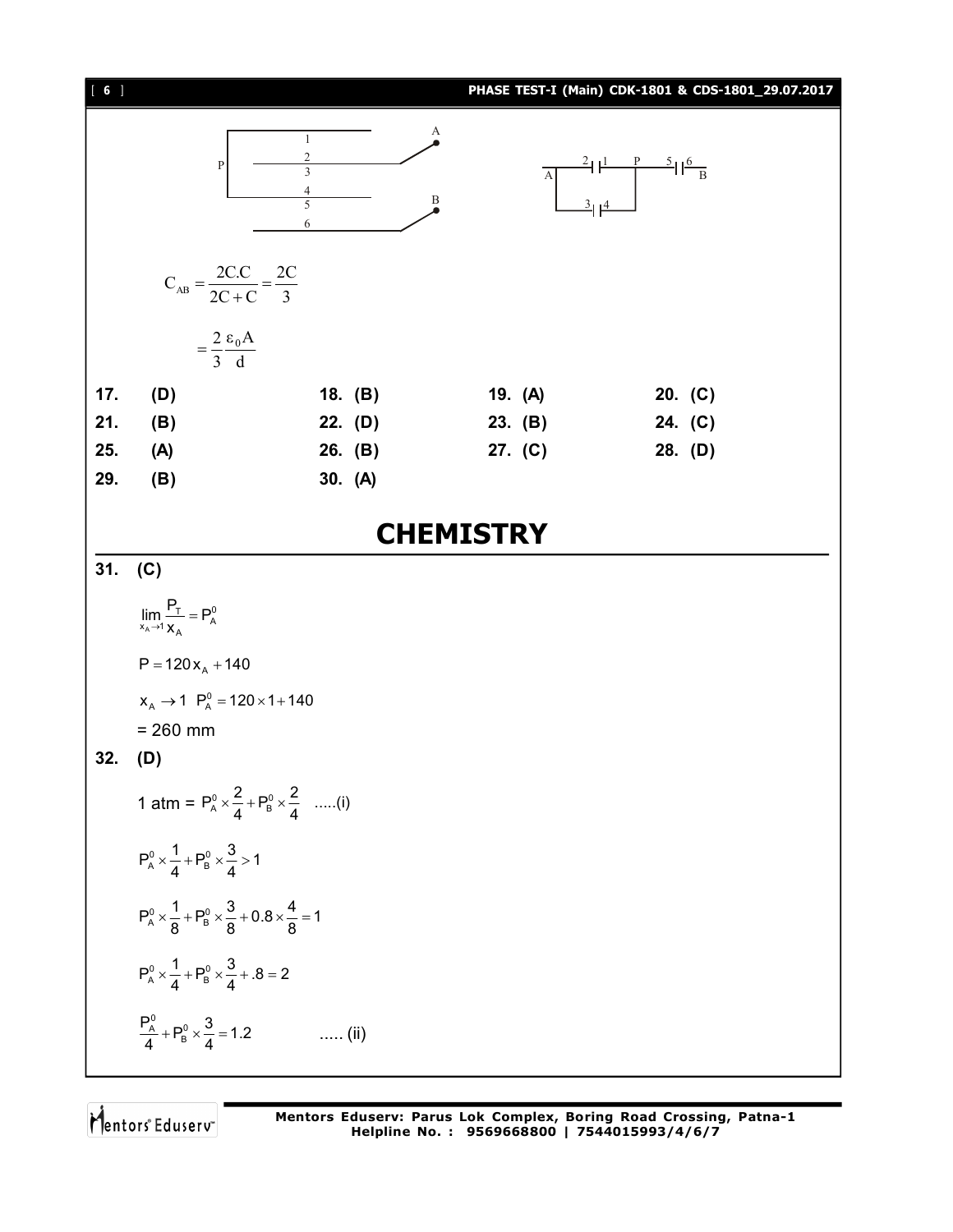## **PHASE TEST-I (Main) CDK-1801 & CDS-1801\_29.07.2017** [ **7** ]

|         | Solving (i) and (ii)                                                                                                                                       |
|---------|------------------------------------------------------------------------------------------------------------------------------------------------------------|
|         | $P_{A}^{\circ} = 0.6$ ; $P_{B}^{\circ} = 1.4$                                                                                                              |
| 33.     | (B)                                                                                                                                                        |
| 34. (D) |                                                                                                                                                            |
|         | 35. (C)                                                                                                                                                    |
|         | $x_{A}$ (ideal) = $\frac{P_{A}}{P_{A}^{0}}$ $P_{A}^{0}$ < $P_{B}^{0}$                                                                                      |
|         | $P_T = P_R^0 + (P_A^0 - P_R^0)x_A$                                                                                                                         |
|         | $X'_A = \frac{P_A}{P_T} = \frac{P_A^0 X_A}{P_B^0 + (P_A^0 - P_B^0)X_A}$                                                                                    |
|         | $\frac{x'_{A}}{x_{A}} = \frac{P_{A}^{0}}{P_{B}^{0} + (P_{A}^{0} - P_{B}^{0})x_{A}}$                                                                        |
|         | $x_{\rm A}$ < 1                                                                                                                                            |
|         | $\frac{x_{A}^{'}}{x_{A}} < \frac{P_{A}^{0}}{P_{B}^{0} + P_{A}^{0} - P_{B}^{0}}$                                                                            |
|         | $\frac{\mathsf{x}_{\mathsf{A}}^{\prime}}{\mathsf{x}_{\mathsf{A}}}$ < 1                                                                                     |
| 36.     | (C)                                                                                                                                                        |
|         | $\frac{P_{A}}{P_{B}} = \frac{P_{A}^{0}x_{A}}{P_{B}^{0}x_{B}} = \frac{P_{y}y_{A}}{P_{7}y_{B}}$<br>$\frac{y_A}{y_B} = \frac{P_A^0 \times A}{P_B^0 \times B}$ |
|         | $P_{A}^{0} > P_{B}^{0}$                                                                                                                                    |
|         | $\frac{P_{A}^{0}}{P_{2}^{0}} > 1$                                                                                                                          |
|         | $\frac{y_A}{Y_B} > \frac{x_A}{x_B}$<br>$\therefore$                                                                                                        |
| 37.     | (A)                                                                                                                                                        |
|         | $\frac{P^0 - P}{P} = \frac{n_B}{n_A} i = 4$                                                                                                                |
|         | $\frac{17.25-17.20}{17.20} = \frac{5\times4}{55.55}$                                                                                                       |

$$
\bigg| \bigg| \bigg| \text{entors}^* \text{Eduser} \big|
$$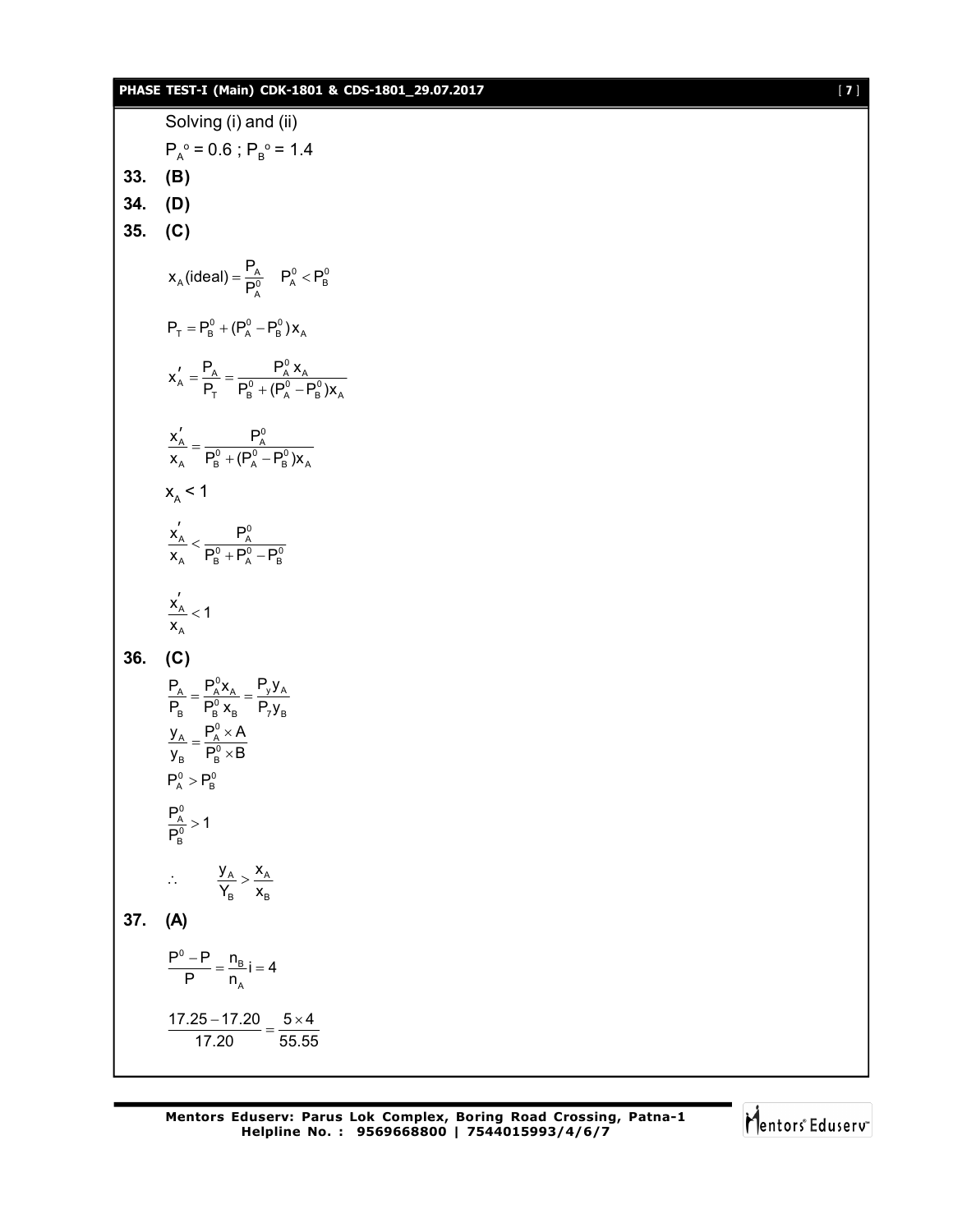[ **8** ] **PHASE TEST-I (Main) CDK-1801 & CDS-1801\_29.07.2017**  $S = \frac{.05}{17.2} \times \frac{55.55}{4} = 4.04 \times 10^{-2}$  $=\frac{.03}{17.8} \times \frac{.000}{14} = 4.04 \times 10^{-7}$ **38. (C)** For 1<sup>st</sup> reaction Ea<sub>f</sub> = 800 Cal/mol 800  $k_f = A_1 e^{RT} \dots (i)$ - $=$ Ea<sub>r</sub> = 200 Cal/mol  $A<sub>1</sub>$ for 2nd reaction  $\text{Ea}_{\text{f}}^{\text{'} } = 200 \text{ Cal/mol}$  $k_1 = A_2 e^{\frac{-200}{RT}}$ - $A_2e^{\overline{RT}}$  .........(ii) Ea<sub>r</sub> = 200 Cal/mol  $A^{\prime}$ 200–800  $\frac{f}{f} = \frac{H_1}{A_2} e^{x}$  RT  $\frac{k_f}{k_f} = \frac{A_1}{A_2}e$  $=\frac{A_1}{\Lambda}e^{\left(\frac{200-800}{RT}\right)}$  (depends on T) for 1<sup>st</sup> reaction,  $_{eq} = \frac{k_f}{k_r} = \frac{Ae^{-\frac{800}{RT}}}{A'_1e^{-\frac{200}{RT}}} = Ae^{\frac{-600}{RT}}$  $k_{eq} = \frac{k_f}{k_r} = \frac{A e^{-RT}}{1.18 \times 10^{-2} \text{m/s}} = Ae^{-\frac{E}{kT}}$  $A'_1e$  $-\frac{1}{RT}$  - $=\frac{R_{\rm f}}{R_{\rm r}}=\frac{780}{1.00}=\frac{200}{25}$ '<br>1 for 2nd reaction, 600  $_{\text{eq}}' = \frac{R_f}{R} = A' e^{RT}$ r  $k_{eq}^{\prime} = \frac{k_f^{\prime}}{4} = A'e^{\prime}$ k  $v' = \frac{k'_f'}{i} = A'$  $\overline{\phantom{a}}$ So,  $\rm{k}_{_{eq}}\times\rm{k}_{_{eq}}$ ' = AA' e $^{\rm{o}}$  = const. (independent of T) at 300 k for 1st reaction,  $k_{eq} = Ae^{\frac{-600}{2 \times 300}} = Ae^{-1}$ = Ae<sup> $\frac{-600}{2 \times 300}$ </sup> = Ae<sup>-</sup> for 2nd reaction, 600  $k_{eq} = A' e^{2 \times 300} = A' e$ - $=$  A'e<sup>2×300</sup> =  $\mu$ [A is not same for forward reverse reaction] **39. (D)** When [OH– ] = 0.1 M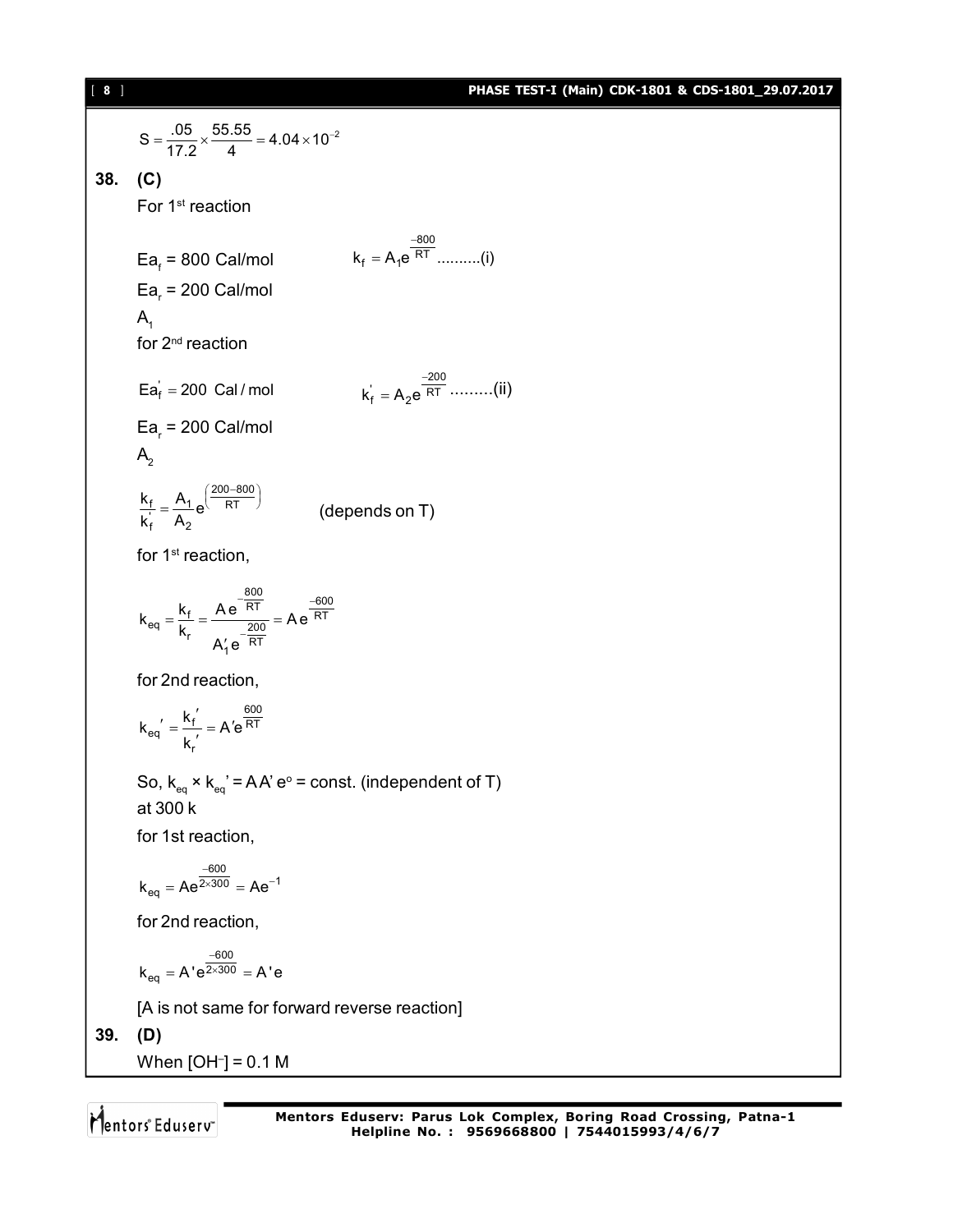#### **PHASE TEST-I (Main) CDK-1801 & CDS-1801\_29.07.2017** [ **9** ]

rate =  $0.1 \text{ k}_1 \text{[RX]} + \text{k}_2 \text{[RX]}$ So, % RX which reacts by 2nd order mechanism  $1^{\times}$  100  $_{-}$  10N<sub>1</sub>  $1 + n_2$  0.  $n_1 + n_2$ 0.1k<sub>1</sub>×100 10k  $0.1 k_1 + k_2$   $0.1 k_1 + k_2$  $=\frac{0.1 k_1 \times 100}{0.1 k_1 + k_2} = \frac{10 k_1}{0.1 k_1 + k_2}$ 1  $1 + 10n_2$ 100 $k_1$  $=\frac{188R_1}{k_1+10 k_2}$ **40. (B)**  $\frac{1}{2}$ A  $\longrightarrow$  2B rate  $= \frac{-1}{\frac{1}{2}} \frac{d[A]}{dt} = \frac{1}{2} \frac{d[B]}{dt}$  $=\frac{-1}{16}$  d[A]  $=$ or,  $\frac{-d[A]}{dt} = \frac{1}{4} \frac{d[B]}{dt}$  $\frac{-d[A]}{dA} =$ **41. (B) 42. (B) 43. (C) 44. (C) 45. (D) 46. (D) 47. (D) 48. (C) 49. (A) 50. (D) 51. (B)**  $O^{2-}$  > Mg<sup>2+</sup> > Al<sup>3+</sup>; (Z/e) ratio. **52. (B)** I.E. of Mg > I.E. of Al (Due to electronic configuration) **53. (C)**  ${\sf CsBr}_3$  exist as Cs $^*$  Br $_3^-$ , due to lattice energy effect (large cations stabilises by large anion) **54. (C) 55. (D) 56. (C) 57. (A) 58. (C) 59. (D) 60. (D) MATHEMATICS 61. (B)**  $\sin^3 x \cdot \sin 3x = \frac{1}{6} \sin^2 x (\cos 2x - \cos 4x)$ 2  $\cdot$  sin 3x =  $\frac{1}{6}$  sin<sup>2</sup> x (cos 2x – o  $\frac{1}{1}$ (1 – cos 2x)(cos 2x – cos 4x) 4  $= -(1 - \cos 2x)(\cos 2x - \cos 2x)$  $\frac{1}{2}$ (cos 2x – cos 4x – cos $^2$  2x + cos 2x.cos 4x) 4  $=\frac{1}{4}$ (cos 2x – cos 4x – cos <sup>2</sup> 2x + 0

Mentors<sup>®</sup> Eduserv<sup>®</sup>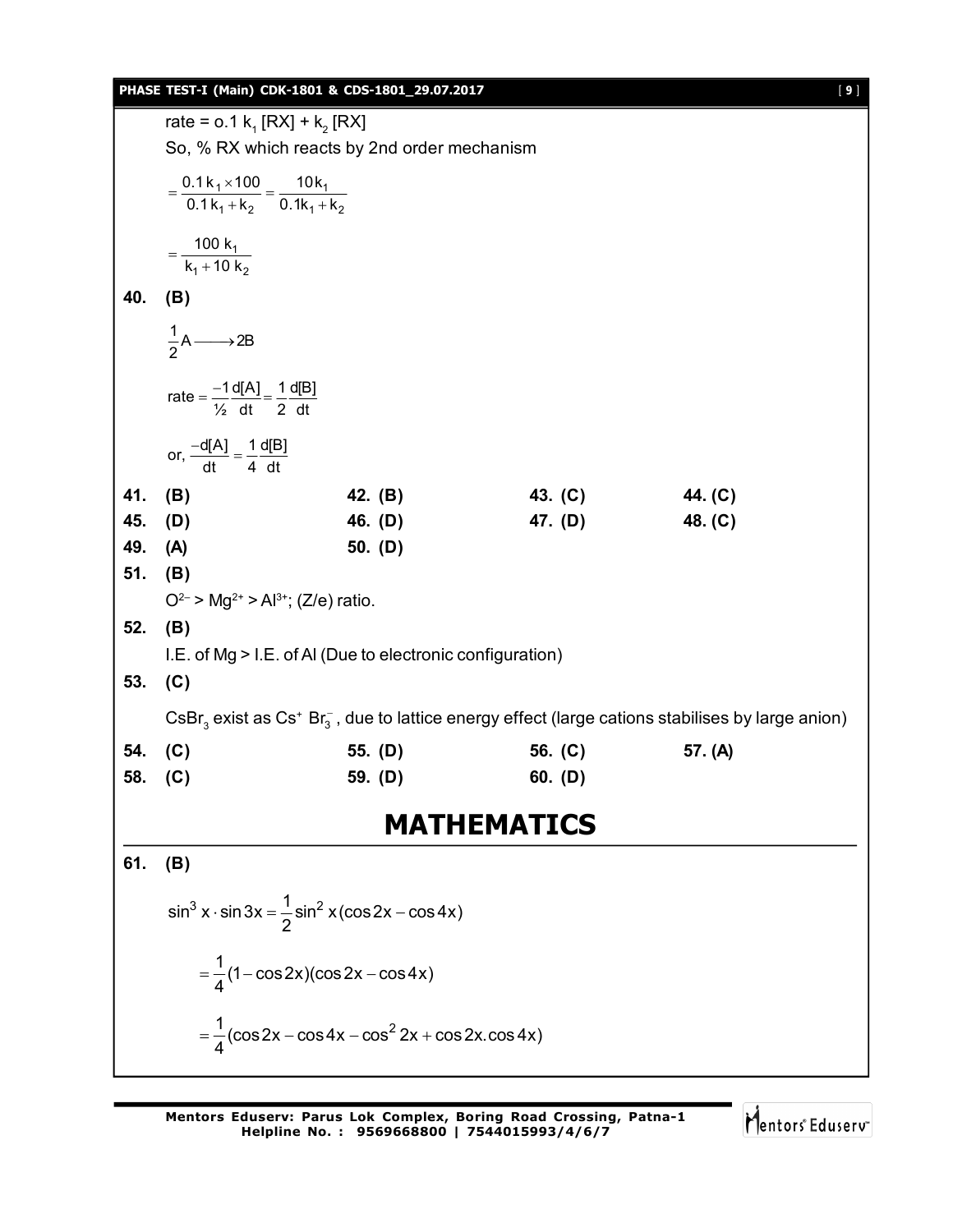$$
= \frac{1}{4} \Big( \cos 2x - \cos 4x - \frac{1 + \cos 4x}{2} + \frac{1}{2} (\cos 6x + \cos 2x) \Big)
$$
  
\n
$$
= \frac{1}{4} \Big( \frac{3}{2} \cos 2x - \frac{3}{2} \cos 4x + \frac{1}{2} \cos 6x - \frac{1}{2} \Big) = -\frac{1}{8} + \frac{3}{8} \cos 2x - \frac{3}{8} \cos 4x + \frac{1}{8} \cos 6x
$$
  
\n⇒ n = 6  
\n62. (B)  
\nuse x<sup>2</sup> - 5x + 7 < 1 and x<sup>2</sup> - 5x + 7 > 0  
\n63. (A)  
\nFor y to be defined, we must have  
\n(a) log<sub>10</sub>  $\Big( \frac{5x - x^2}{4} \Big) \ge 0 \Rightarrow \frac{5x - x^2}{4} \ge 10^0$   
\n⇒ 5x - x<sup>2</sup> ≥ 4 ⇒ x<sup>2</sup> - 5x + 4 ≤ 0 ⇒ (x - 1)(x - 4) ≤ 0 ⇒ 1 ≤ x ≤ 4  
\n(b)  $\frac{5x - x^2}{4} > 0 \Rightarrow 5x - x^2 > 0 \Rightarrow x(x - 5) < 0 \Rightarrow 0 < x < 5$   
\nFrom (a) and (b), we get the domain of f = [1, 4] ∩ (0, 5) = [1, 4]  
\n64. (B)  
\n $\sqrt{9 - x^2}$  is defined for  
\n $9 - x^2 \ge 0 \Rightarrow (3 - x)(3 + x) \ge 0$   
\n⇒ (x - 3)(x + 3) ≤ 0  
\n⇒ (x - 3)(x + 3) ≤ 0  
\n⇒ (x - 3)(x + 3) ≤ 0  
\n⇒ -3 ≤ x ≤ 3  
\nsin<sup>-1</sup>(3 - x) is defined for  
\n $-1 \le 3 - x \le 1 \Rightarrow -4 \le -x \le -2 \Rightarrow 2 \le x \le 4$  .... (2)  
\nAlso, sin<sup>-1</sup>(3 - x) = 0 ⇒ 3 - x = 0 or x = 3 .... (3)  
\nFrom (1), (2) and (3), we get the domain of f:  
\n([-3, 3] ∩ [2, 4]) \{3\} = [2, 3).

Mentors<sup>e</sup> Eduserv<sup>-</sup>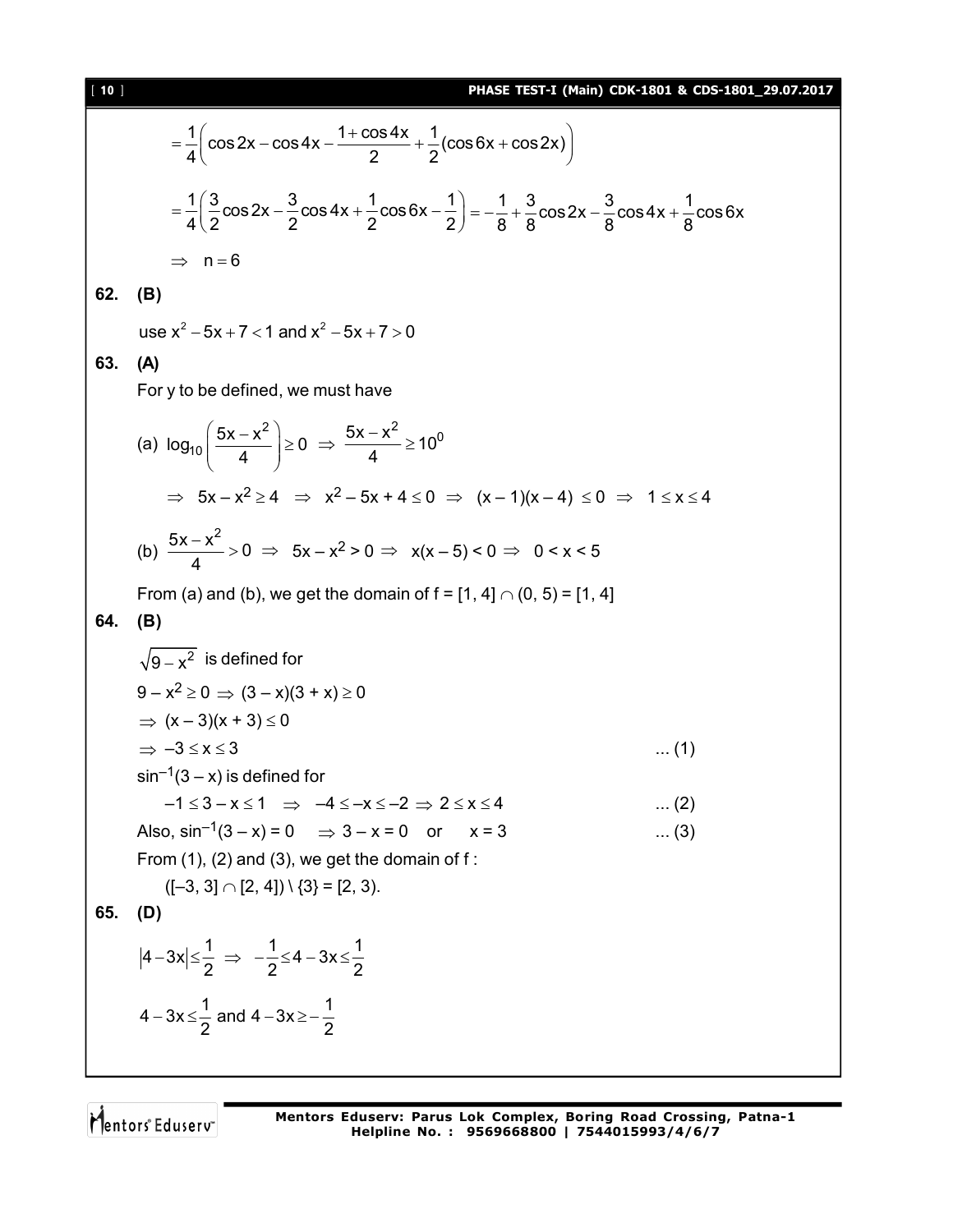#### **PHASE TEST-I (Main) CDK-1801 & CDS-1801\_29.07.2017** [ **11** ]

 $\frac{7}{8}$  – 3x  $\leq$  0;  $\frac{9}{8}$  – 3x  $\geq$  0 2  $2$  $-3x \le 0$ ;  $\frac{3}{2} - 3x \ge 0$  $x \ge \frac{7}{6}$ ;  $x \le \frac{3}{6}$  $6^{\degree}$  2 ≥–; x≤ ·  $x \in \left[\frac{7}{2}, \frac{3}{2}\right]$  $6^{\degree}$  2  $\in \left[\frac{7}{6},\frac{3}{2}\right]$  $\therefore$  Option (D) is correct. **66. (D)** Since f(x) is an odd function,  $\left| \frac{x^2}{2} \right| = 0$ a  $\left|\frac{x^2}{2}\right| =$ [ a ] for all x  $\in$  [– 10, 10]  $\Rightarrow$  0  $\leq \frac{\pi}{a}$  $x^2$  $<$  1 for all  $x \in [-10, 10]$  $\Rightarrow$  a > 100 Hence, (D) is the correct answer **67. (C) 68. (A)**  $(2x-4)$  $x \rightarrow 2^ \lim \frac{\cos(2x-4)-33}{6} = -16$  $\rightarrow 2^-$  2  $\frac{-4)-33}{2} = -1$ 2  $x \rightarrow 2$  $\lim \frac{x^2 |4x-8|}{2} = -16$  $\rightarrow 2^ x-2$  $\frac{-81}{2} = -1$ - $\therefore$  By sandwich theorem ;  $\lim_{x\to 2^-} f(x)$ lim  $f(x) = -16$  $\rightarrow 2^{-}$  $=-1$ **69. (C)**  $(\mathsf{x})$ 1 ;  $x \in I$  $f(x)$ 0 ;  $x \notin I$  $\begin{bmatrix} 1 \\ \end{bmatrix}$  ;  $x \in$  $=\left\{$  $\begin{pmatrix} 0 & ; & x \end{pmatrix}$  . **70. (C)**  $(\mathsf{x})$ 1 ;  $-1 < x < 1$  $f(x) = \{ 0 ; x = 1, -1$ 1 ;  $|x| > 1$  $\begin{bmatrix} -1 \\ 0 \\ -1 \end{bmatrix}$  = 1< x < 1  $=\begin{cases} 0 & ; \quad x=1,-1 \end{cases}$  $\begin{vmatrix} 1 & ; & |x| \end{vmatrix}$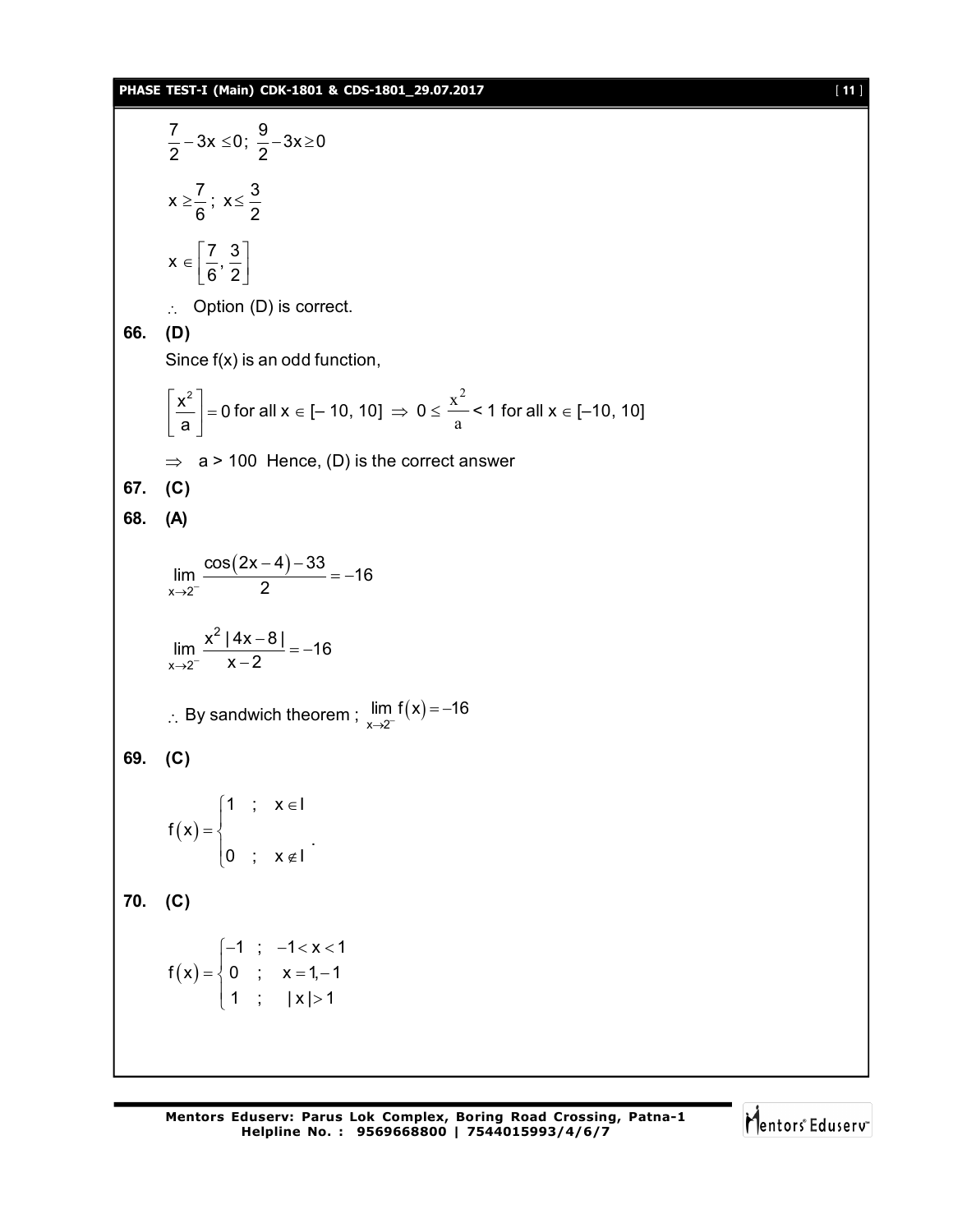PIASE TEST-I (Main) COK-1801 & OOK-1801, 207,2017  
\n
$$
f'(x) = \lim_{h\to 0} \frac{f(x+h)-f(x)}{h} = \lim_{h\to 0} \frac{f(h)+|x|h+x+h^2}{h}
$$
\nAlso  $x = y = 0 \Rightarrow f(0) = 0$   
\n
$$
\therefore f'(x) = \lim_{h\to 0} \left( \frac{f(h)-f(0)}{h} + |x|+xh \right) \Rightarrow f'(x) = f'(0)+|x|
$$
\n72. (C)  
\nFor differentiability at  $x = 1$ ;  $g'(f^+) = g'(f^-)$   
\n
$$
\Rightarrow a = 6x - \frac{4}{2\sqrt{x}} \Rightarrow a = 6 - 2 = 4
$$
\nFor continuity at  $x = 1$ ;  $a + b = 3 - 4 + 1 = b = -4$   
\n73. (A)  
\n
$$
\tan^{-1} \frac{1}{\sqrt{2}} - \tan^{-1} \frac{\sqrt{(\sqrt{3}-\sqrt{2})^2}}{1+\sqrt{3}\sqrt{2}} = \tan^{-1} \frac{1}{\sqrt{2}} - \tan^{-1} \sqrt{3} + \tan^{-1} \sqrt{2}
$$
\n
$$
= \cot^{-1} \sqrt{2} + \tan^{-1} \sqrt{2} - \tan^{-1} \sqrt{3} = \frac{\pi}{2} - \frac{\pi}{3} = \frac{\pi}{6}
$$
\n74. (D)  
\nIf is not one-one as  $f(0) = 0$  and  $f(-1) = 0$ . *f* is also not onto as for  $y = 1$  there is no  $x \in R$  such that  $f(x) = 1$ . If there is such an  $x \in R$ , then  $e^M - e^{-x} = e^x + e^{-x}$ . Clearly  $x \ne 0$ . For  $x > 0$ , this equation gives  $e^{-x} = 0$  which is not possible and for  $x < 0$ ,  $\frac{e^{2x} + 1}{e^{x}} = 0$ , which is also not possible.  
\nHence (D) is the correct answer.  
\n75. (D)  
\n
$$
\cos(\tan^{-1} x) = x
$$

Mentors<sup>®</sup> Eduserv<sup>®</sup>

2

 $1 + x^2$ 

 $^{+}$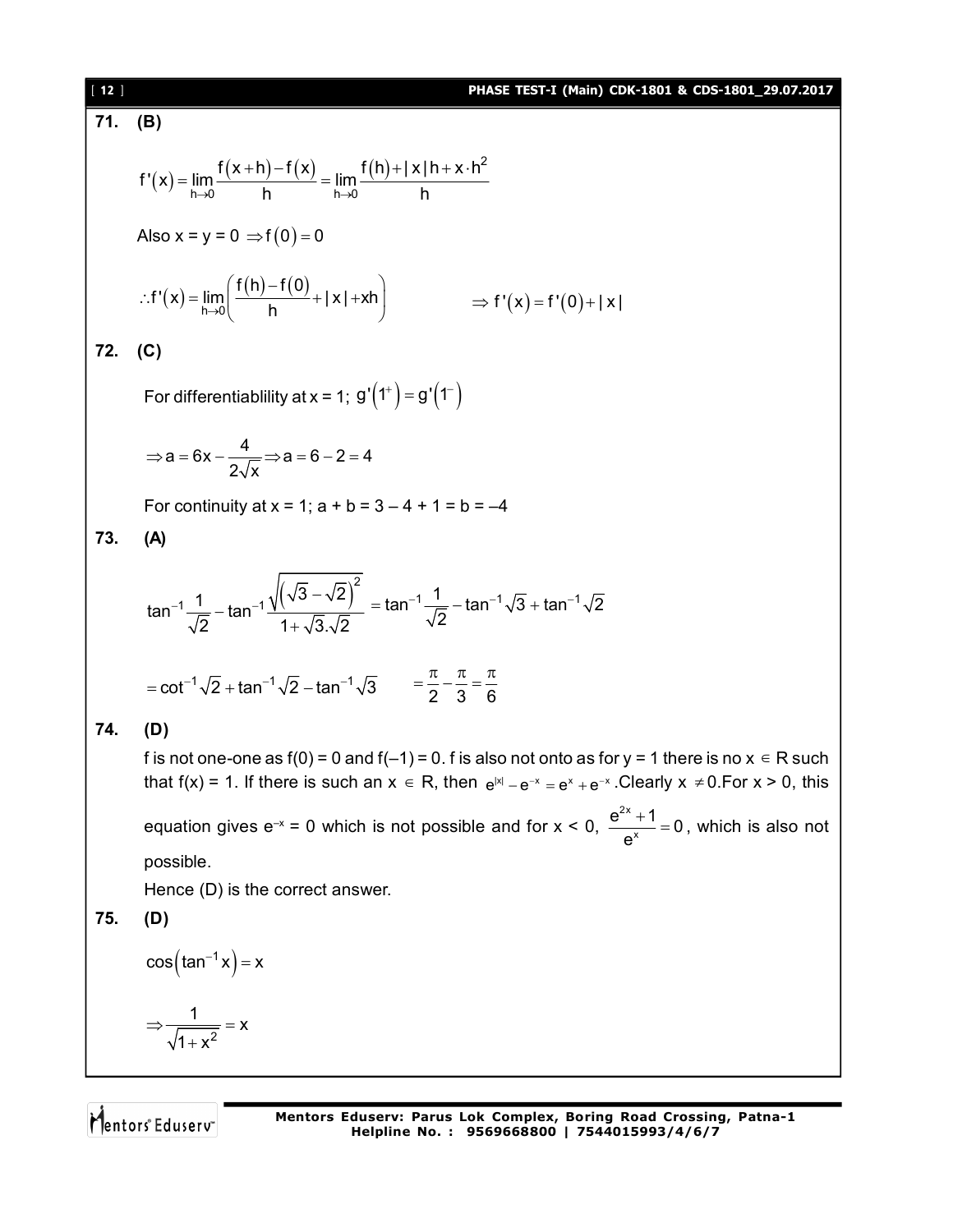### **PHASE TEST-I (Main) CDK-1801 & CDS-1801\_29.07.2017** [ **13** ]

3. 
$$
x^2 = \frac{\sqrt{5}-1}{2} \Rightarrow \frac{x^2}{2} = \frac{\sqrt{5}-1}{4} = \sin \frac{\pi}{10}
$$
  
\n76. (C)  
\n2 sin<sup>-1</sup>x = sin<sup>-1</sup> (2x\sqrt{1-x^2})  
\nRange of right hand side is  $\left[-\frac{\pi}{2}, \frac{\pi}{2}\right]$   
\n $\Rightarrow -\frac{\pi}{2} \le 2 \sin^{-1} x \le \frac{\pi}{2} \Rightarrow -\frac{\pi}{4} \le \sin^{-1} x \le \frac{\pi}{4} \Rightarrow x \in \left[-\frac{1}{\sqrt{2}}, \frac{1}{\sqrt{2}}\right]$ .  
\nHence (C) is the correct answer.  
\n77. (C)  
\nWe have, sin<sup>-1</sup>x > cos<sup>-1</sup>x  
\n $\Rightarrow \sin^{-1} x > \frac{\pi}{2} - \sin^{-1} x$   
\n $2 \sin^{-1} x > \frac{\pi}{2} \Rightarrow \sin^{-1} x > \frac{\pi}{4}$ .  
\n $\Rightarrow \sin(\sin^{-1} x) > \sin \frac{\pi}{4} \Rightarrow x > \frac{1}{\sqrt{2}} \Rightarrow x \in \left(\frac{1}{\sqrt{2}}, 1\right)$  since -1 ≤ x ≤ 1  
\n78. (C)  
\nSine of integral multiple of  $\pi = 0$   
\n79. (B)  
\n $\left|1 + \frac{x}{x}\right| = 1$   
\n80. (C)  
\n $\left|1 + \frac{x}{x}\right| = 1$   
\n80. (C)  
\n $\left|1 + \frac{x}{x}\right| = 1$   
\n81. (A)  
\n $(x-1)^3(x+2)^4(x-3)^5(x+6) \ge 0$   
\n $\left|1, \frac{x}{3} - \frac{1}{x}\right| = \frac{1}{x} - \frac{1}{x} + \frac{1}{x} + \frac{1}{x} + \frac{1}{x}$   
\n $\therefore x \in (-\infty, -6] \cup [1,3] \cup (7, \infty) \cup \{-2\}$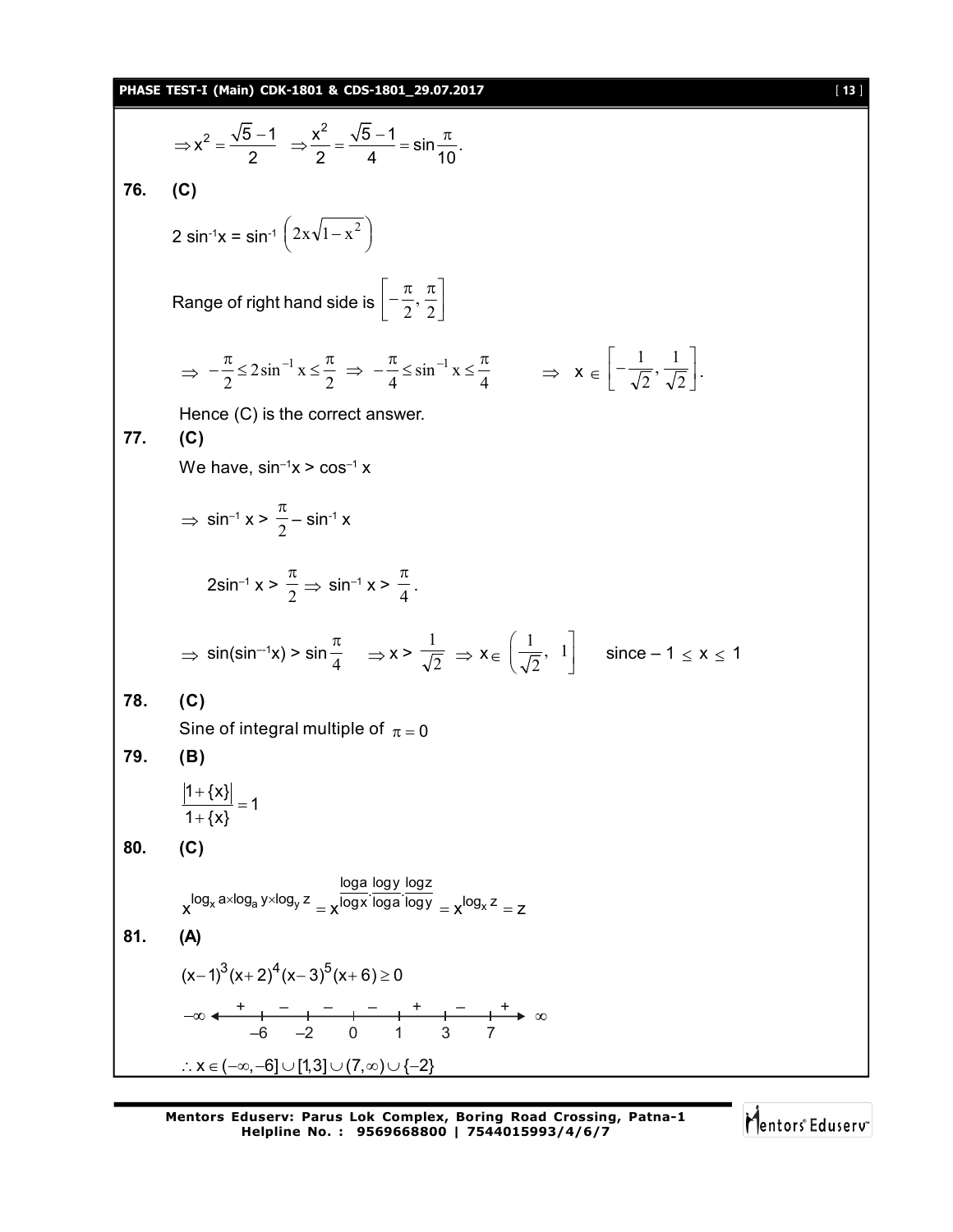| $[14]$ | PHASE TEST-I (Main) CDK-1801 & CDS-1801_29.07.2017                                                                                                                                                                                                                                               |
|--------|--------------------------------------------------------------------------------------------------------------------------------------------------------------------------------------------------------------------------------------------------------------------------------------------------|
| 82.    | (A)                                                                                                                                                                                                                                                                                              |
|        | $\left(\text{as } x \neq n\pi \Rightarrow \frac{x}{\pi} \notin I, \text{ so as } \left  \frac{x}{\pi} \right  = -\left  \frac{x}{\pi} \right  - 1\right)$<br>$f(-x) = \frac{\cos(-x)}{\left[-\frac{x}{\pi}\right] + \frac{1}{2}} = \frac{\cos x}{-\left[\frac{x}{\pi}\right] - 1 + \frac{1}{2}}$ |
|        | $= -\frac{\cos \pi}{\left[\frac{x}{\pi}\right] + \frac{1}{2}} = -f(x) \Rightarrow f(x)$ is an odd function.                                                                                                                                                                                      |
| 83.    | (B)                                                                                                                                                                                                                                                                                              |
|        | $f(x) = \sqrt{3} \sin x - \cos x + 2 = 2 \sin \left( x - \frac{\pi}{6} \right) + 2$                                                                                                                                                                                                              |
|        | Since $f(x)$ is one-one and onto, f is invertible.                                                                                                                                                                                                                                               |
|        | Now for $f(x) = x \implies 2 \sin \left( f^{-1}(x) - \frac{\pi}{6} \right) + 2 = x$                                                                                                                                                                                                              |
|        | $\Rightarrow \sin\left(f^{-1}(x) - \frac{\pi}{6}\right) = \frac{x}{2} - 1 \Rightarrow f^{-1}(x) = \sin^{-1}\left(\frac{x}{2} - 1\right) + \frac{\pi}{6}$                                                                                                                                         |
|        | Because $\left \frac{x}{2}-1\right  \leq 1$ for all $x \in [0, 4]$                                                                                                                                                                                                                               |
| 84.    | (A)<br>$3x^2 - 10x + 3 = 0$ $\implies$ x =3, 1/3                                                                                                                                                                                                                                                 |
|        | or, $ x-5  = 1$ $\implies$ $x = 6, 4$ .                                                                                                                                                                                                                                                          |
| 85.    | (D)                                                                                                                                                                                                                                                                                              |
|        | $\tan\left(\frac{2\pi}{5} - \frac{\pi}{15}\right) = \frac{\tan\frac{2\pi}{5} - \tan\frac{\pi}{15}}{1 + \tan\frac{2\pi}{5} \cdot \tan\frac{\pi}{15}}$                                                                                                                                             |
|        | $\sqrt{3}\left(1+\tan\frac{2\pi}{5}\cdot\tan\frac{\pi}{15}\right)=\tan\frac{2\pi}{5}-\tan\frac{\pi}{15}$                                                                                                                                                                                         |
| 86.    | (B)<br>We have,                                                                                                                                                                                                                                                                                  |
|        | $\cos\theta \cos 2\theta \cos 2^2\theta \dots \cos 2^{n-1}\theta = \frac{\sin 2^n \theta}{2^n \sin \theta} = \frac{\sin(\pi - \theta)}{2^n \sin \theta}$<br>[ $\therefore$ 2 <sup>n</sup> $\theta$ = $\pi - \theta$ ]                                                                            |
|        | $=\frac{1}{2^n}$                                                                                                                                                                                                                                                                                 |

Mentors<sup>e</sup> Eduserv<sup>-</sup>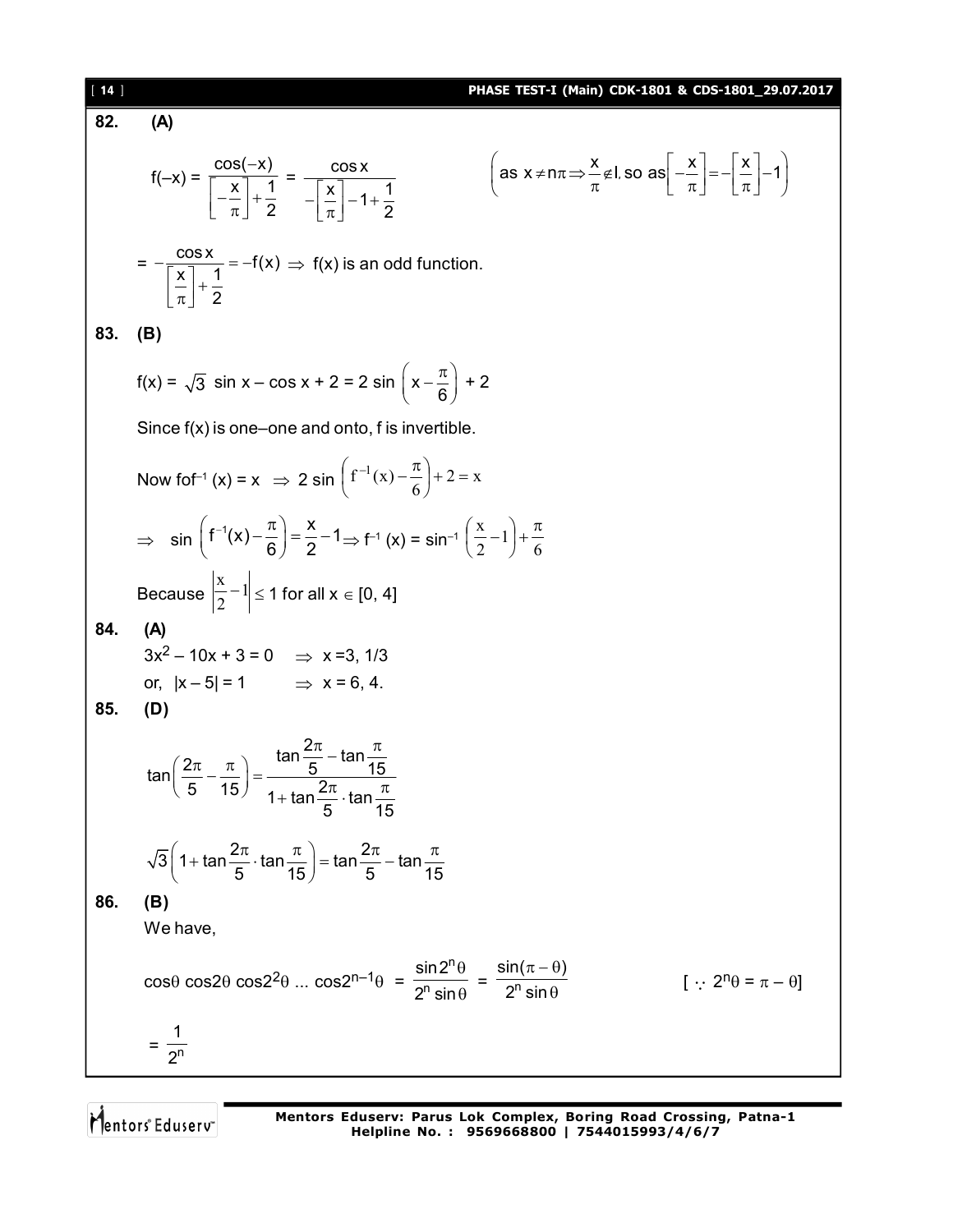# **PHASE TEST-I (Main) CDK-1801 & CDS-1801\_29.07.2017** [ **15** ]

87. (C)  
\n
$$
\left(1+\cos\frac{\pi}{8}\right)\left(1+\cos\frac{3\pi}{8}\right)\left(1+\cos\frac{5\pi}{8}\right)\left(1+\cos\frac{7\pi}{8}\right)
$$
\n
$$
\therefore \cos\frac{5\pi}{8} = \cos\left(\pi - \frac{3\pi}{8}\right) = -\cos\frac{3\pi}{8}
$$
\n
$$
\cos\frac{7\pi}{8} = \cos\left(\pi - \frac{\pi}{8}\right) = -\cos\frac{\pi}{8}
$$
\n
$$
\therefore \left(1+\cos\frac{\pi}{8}\right)\left(1+\cos\frac{3\pi}{8}\right)\left(1-\cos\frac{3\pi}{8}\right)\left(1-\cos\frac{\pi}{8}\right)
$$
\n
$$
= \left(1-\cos^2\frac{\pi}{8}\right)\left(1-\cos^2\frac{3\pi}{8}\right) = \left(\sin^2\frac{\pi}{8}\right)\left(\sin^2\frac{3\pi}{8}\right)
$$
\n
$$
= \frac{\left(1-\cos\frac{\pi}{4}\right)\left(1-\cos\frac{3\pi}{4}\right)}{4} = \frac{\left(1-\frac{1}{\sqrt{2}}\right)\left(1+\frac{1}{\sqrt{2}}\right)}{4} = \frac{1-\frac{1}{2}}{4} = \frac{1}{8}
$$
\n88. (A)  
\n
$$
\sin\alpha + \sin\beta = -\frac{21}{65} \text{ and } \cos\alpha + \cos\beta = -\frac{27}{65}
$$
\nsquaring and adding, we get  
\n
$$
\sin^2\alpha + \sin^2\beta + 2\sin\alpha\sin\beta + \cos^2\alpha + \cos^2\beta + 2\cos\alpha \cdot \cos\beta
$$
\n
$$
= \left(-\frac{21}{65}\right)^2 + \left(-\frac{27}{65}\right)^2
$$
\n
$$
\Rightarrow 2 + 2\cos\left(\alpha - \beta\right) = \frac{1170}{4 \times 4225} = \frac{9}{130}
$$
\n
$$
\Rightarrow \cos\left(\frac{\alpha - \beta}{2}\right) = \frac{-3}{\sqrt{130}} \quad (\because \pi < \alpha - \beta < 3\pi \Rightarrow \frac{\pi}{2} < \left(\frac{\alpha - \beta}{2}\right) < \frac{3\pi}{2})
$$

Mentors<sup>e</sup> Eduserv<sup>-</sup>